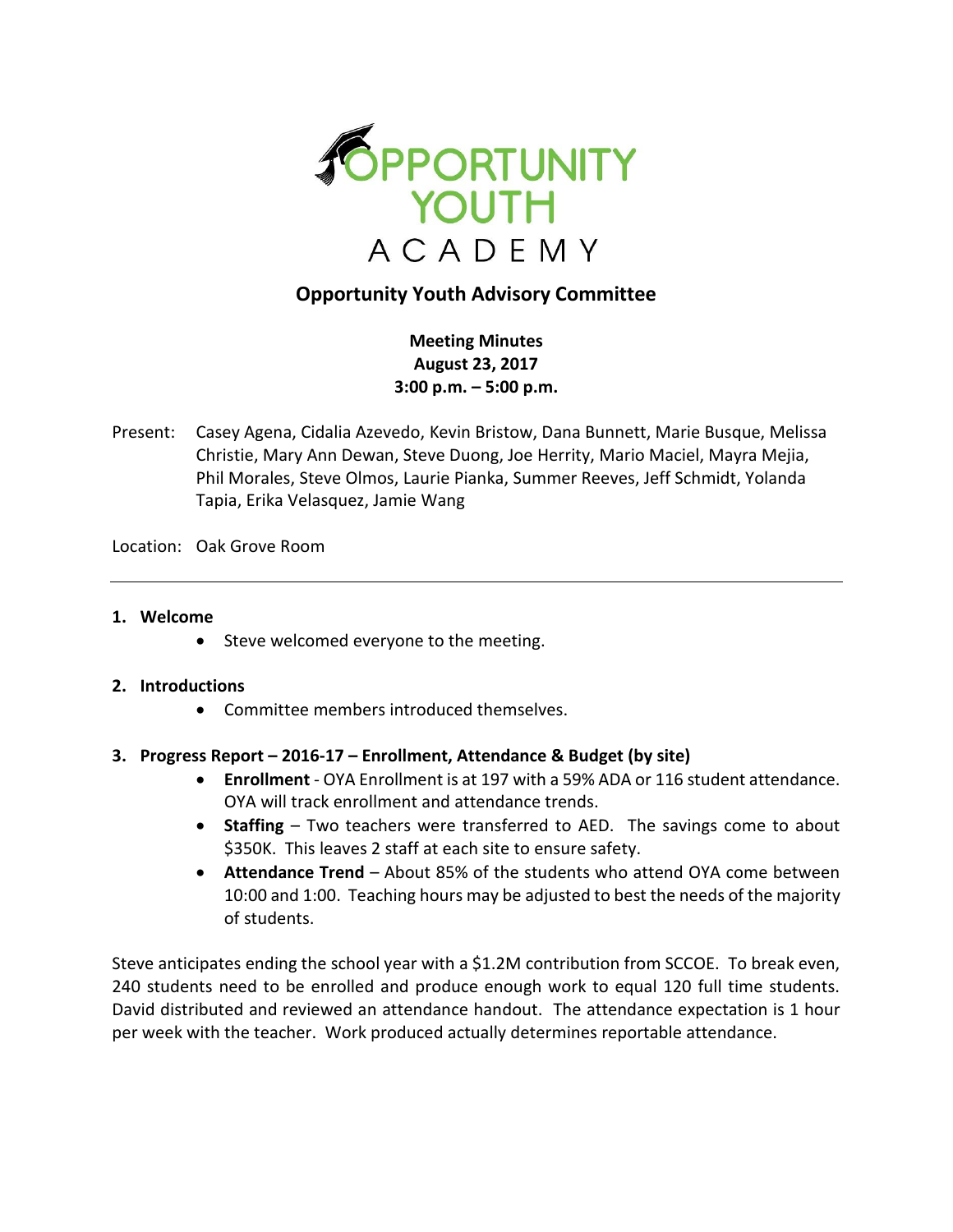### **4. Governance Structure**

- OYA is a dependent charter school with many governance structure options. Currently, OYA has a Board of one, the Superintendent. All who attend the board meetings participate in the discussion. It was ultimately decided to have a 5-member board, to include a partner CBO, student(s), but retain a majority of SCCOE staff. The SCCOEdependent charter school should be the model for the county.
- The student board member(s) should be provided support and guidance. This member could be non-voting. Students could include both currently enrolled students and graduate students. The length of their term should be 1 to 2 years. A 4-year term might be too much. They could be offered volunteer credits and receive a certificate or letter that could be used when applying for jobs. Transportation could be an issue.
- It was suggested to ask a SCC Board Member to join the OYA Board.
- Community partners should be considered for board seats.
- The board should develop OYA Board Bylaws.
- An OYA teacher should be invited to join the board.
- If/when the board increases from the current 1 member, this will need to be written into a Material Revision.

#### **5. Update on Material Revision**

- Graduation currently requires 220 credits. This is a high goal for students coming back to get their diploma. The requirement in Alternative Ed is 200 credits. The Board decided on 2 tracks for graduation, 200 and 220 credits. The material revision is being written and will go to the Santa Clara County Board of Education within the next two months. UC/USC requires 220 credits but not all students are looking to attend a 4-year university.
- The office is considering closing the Sobrato site. No decision has been made yet. Not sure if this will require a material revision.
- With 18-24 year olds soon to be held at Juvenile Hall, OYA would like to serve these students. This would become a new school site.

### **6. Recruitment and Retention Ideas**

- Sobrato site has had low enrollment since it opened. However, their attendance is high.
- OYA will consider offering transportation vouchers to bring up school attendance.
- Another consideration is offering tablets and internet access to the students.
- Child care for our students' children is possible. We might be able to use student interns to watch the children.
- San Jose/Evergreen has a satellite site in Milpitas, across the street from Milpitas High School. We will contact them about a possible partnership.
- Develop a rubric to identify all considerations for selecting an OYA school site location.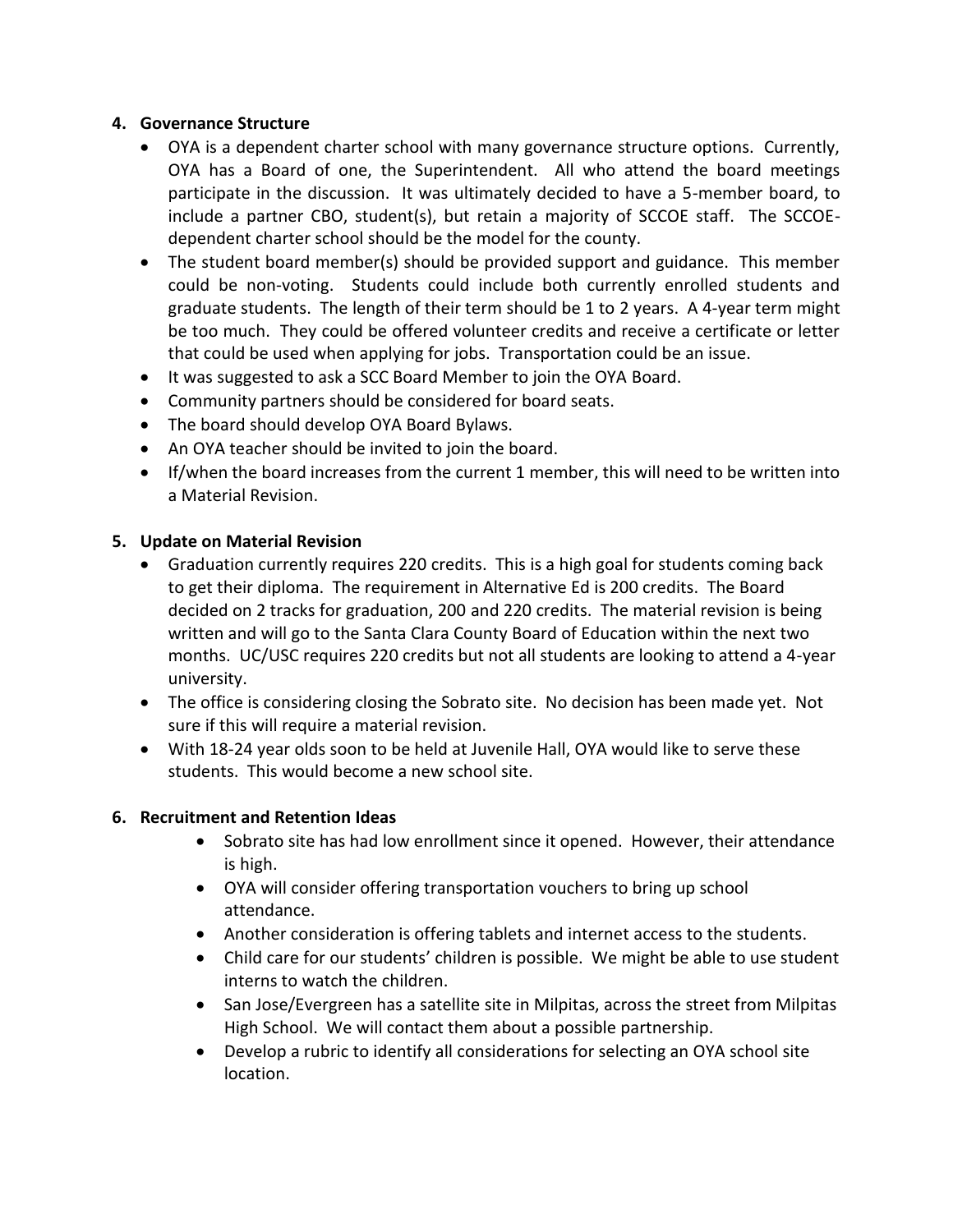- OYA should model after other programs that are already working. Partner with research and evaluation. A sub-committee could look into this.
- Advertising door to door ran into problems with the union contracts and compensation.
- Erika set up an information table at several events. OYA needs items to hand out while doing her community liaison work.
- It was recommended to work at a slower more thoughtful pace. Work on attendance and then work on enrollment.
- OYA should reconsider how long a student has to be disengaged from school or at-risk before they are allowed to come to OYA.
- It was recommended that students be asked what we can do to get them to come to school.
- There is a delay between registration and the first day of school attendance. Students should start school the very next day. Students have been lost because of the wait.
- It was recommended that OYA talk to the districts about the 3-month wait on a case by case basis. For some students/situations, it's appropriate to enroll in OYA sooner. This may require a material revision. A district referral process could be developed. This is already working for AED. Gang issues needed to be considered in determining placements.
- There are 15K dropouts aged 19-24 in Santa Clara County. This is our target population.
- OYA sites should be located where there is a higher concentration of students without a diploma.
- A Bridge program exists at San Jose City College. OYA should take advantage of this program. SJCC is ready to serve our students.

Phil Morales will focus on the duties of the principal. David and Steve will take care of the duties of the director.

# **7. OYA Board Meetings (Agenda Topics)**

 Everyone on the Advisory Committee is invited to the board meetings. If you have any agenda items you'd like discussed, please email them to Steve. The board meets quarterly.

# **8. Navigators / SIF Update**

- Steve and Mildred are SCCOE Navigators. Mayra is with SIF. This will be the last year of funding for Joe Herrity's program. The program ends March 31, 2018.
- Joe isn't sure if they should accept more referrals knowing they only have 6 more months left. They have a lot of usage data and will put it all into a tool kit.
- Joe wants to conduct an evaluation on Navigator services. He will share this evaluation with the committee.